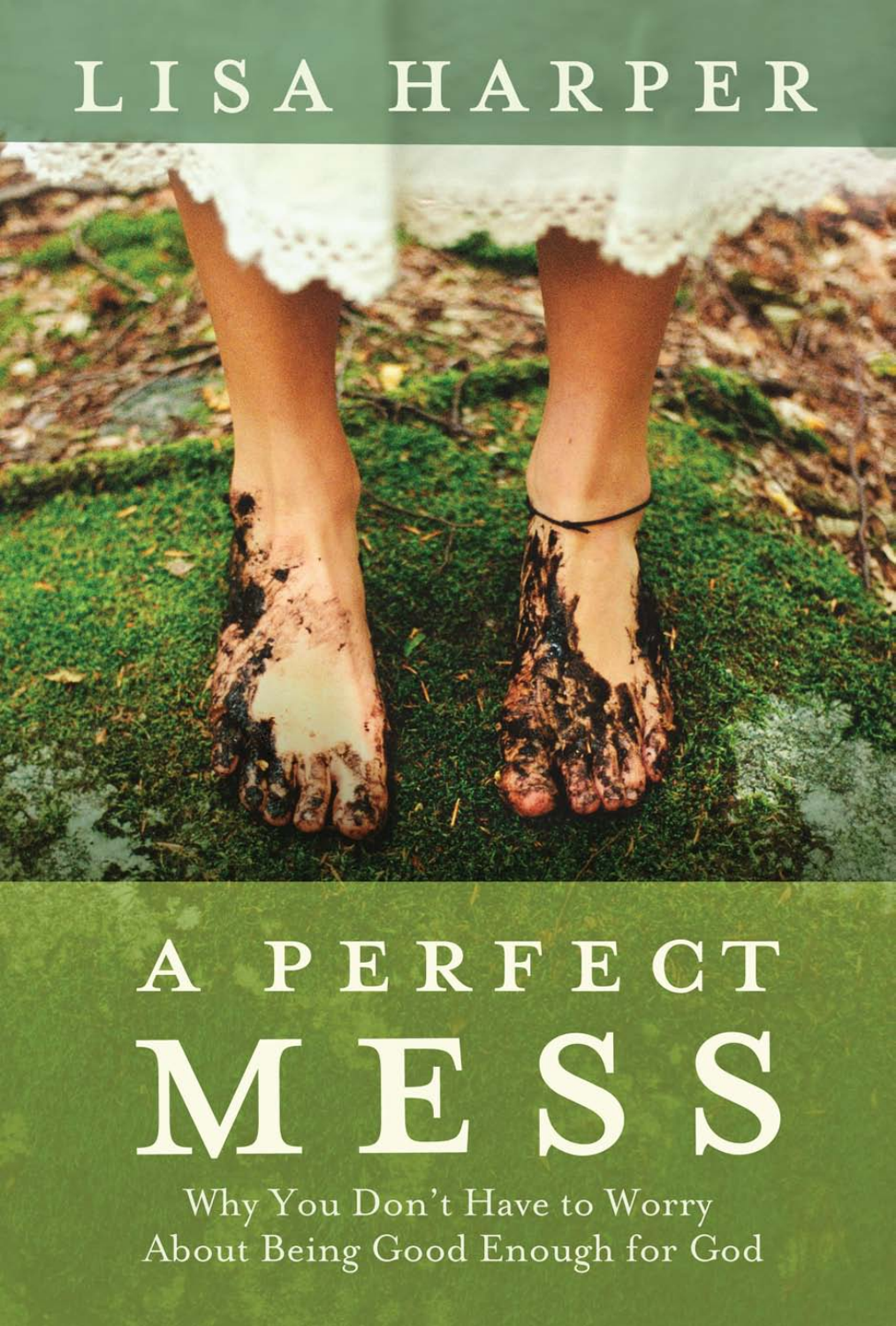# LISA HARPER

# A PERFECT MESS

Why You Don't Have to Worry About Being Good Enough for God

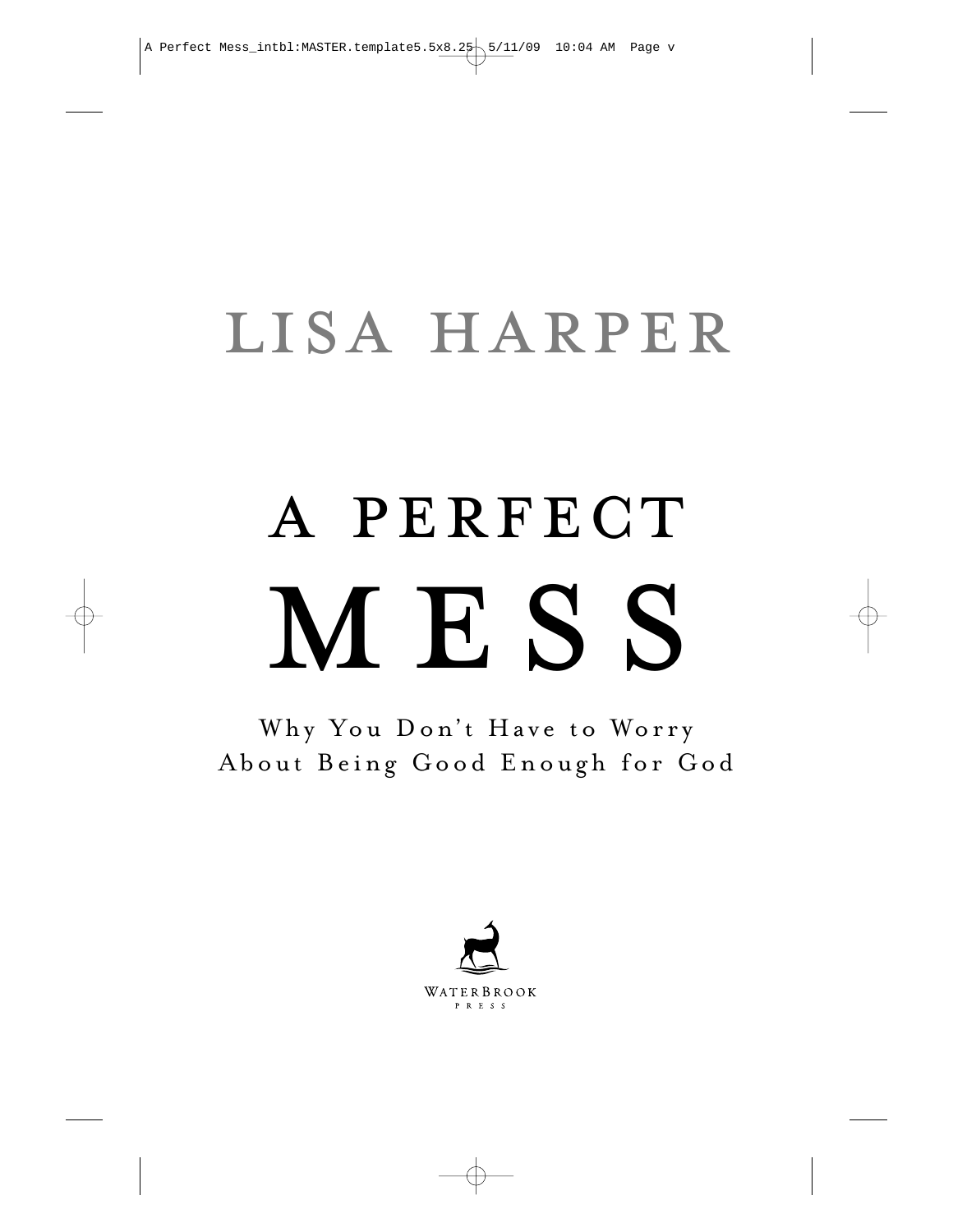Excerpted from A Perfect Mess by Lisa Harper Copyright © 2009 by Lisa Harper. Excerpted by permission of WaterBrook Press, a division of Random House, Inc. All rights reserved. No part of this excerpt may be reproduced or reprinted without permission in writing from the publisher.

A PERFECT MESS PUBLISHED BY WATERBROOK PRESS 12265 Oracle Boulevard, Suite 200 Colorado Springs, Colorado 80921

All Scripture quotations, unless otherwise indicated, are taken from The Holy Bible, English Standard Version, copyright © 2001 by Crossway Bibles, a division of Good News Publishers. Used by permission. All rights reserved. Scripture quotations marked (MSG) are taken from The Message by Eugene H. Peterson. Copyright © 1993, 1994, 1995, 1996, 2000, 2001, 2002. Used by permission of NavPress Publishing Group. All rights reserved. Scripture quotations marked (NCV) are taken from the New Century Version®. Copyright © 1987, 1988, 1991 by Thomas Nelson Inc. Used by permission. All rights reserved. Scripture quotations marked (NIV) are taken from the Holy Bible, New International Version®. NIV®. Copyright © 1973, 1978, 1984 by International Bible Society. Used by permission of Zondervan Publishing House. All rights reserved. Scripture quotations marked (NLT) are taken from the Holy Bible, New Living Translation, copyright © 1996, 2004. Used by permission of Tyndale House Publishers Inc., Wheaton, Illinois 60189. All rights reserved.

Details in some anecdotes and stories have been changed to protect the identities of the persons involved.

ISBN 978-1-4000-7479-2 ISBN 978-0-307-45788-2 (electronic)

Copyright © 2009 by Lisa Harper

All rights reserved. No part of this book may be reproduced or transmitted in any form or by any means, electronic or mechanical, including photocopying and recording, or by any information storage and retrieval system, without permission in writing from the publisher.

Published in the United States by WaterBrook Multnomah, an imprint of the Crown Publishing Group, a division of Random House Inc., New York.

WATERBROOK and its deer colophon are registered trademarks of Random House Inc.

Library of Congress Cataloging-in-Publication Data

Harper, Lisa, 1963–

A perfect mess : why you don't have to worry about being good enough for God / Lisa Harper. — 1st ed.

p. cm.

Includes bibliographical references (p. ).

ISBN 978-1-4000-7479-2 — ISBN 978-0-307-45788-2 (electronic)

1. Christian women—Religious life. 2. Bible. O.T. Psalms—Criticism, interpretation, etc. I. Title.

BV4527.H383 2009 248.8'43—dc22

#### 2009001808

Printed in the United States of America 2009—First Edition

10 9 8 7 6 5 4 3 2 1

#### SPECIAL SALES

Most WaterBrook Multnomah books are available at special quantity discounts when purchased in bulk by corporations, organizations, and special-interest groups. Custom imprinting or excerpting can also be done to fit special needs. For information, please e-mail SpecialMarkets@WaterBrookMultnomah.com or call 1-800-603-7051.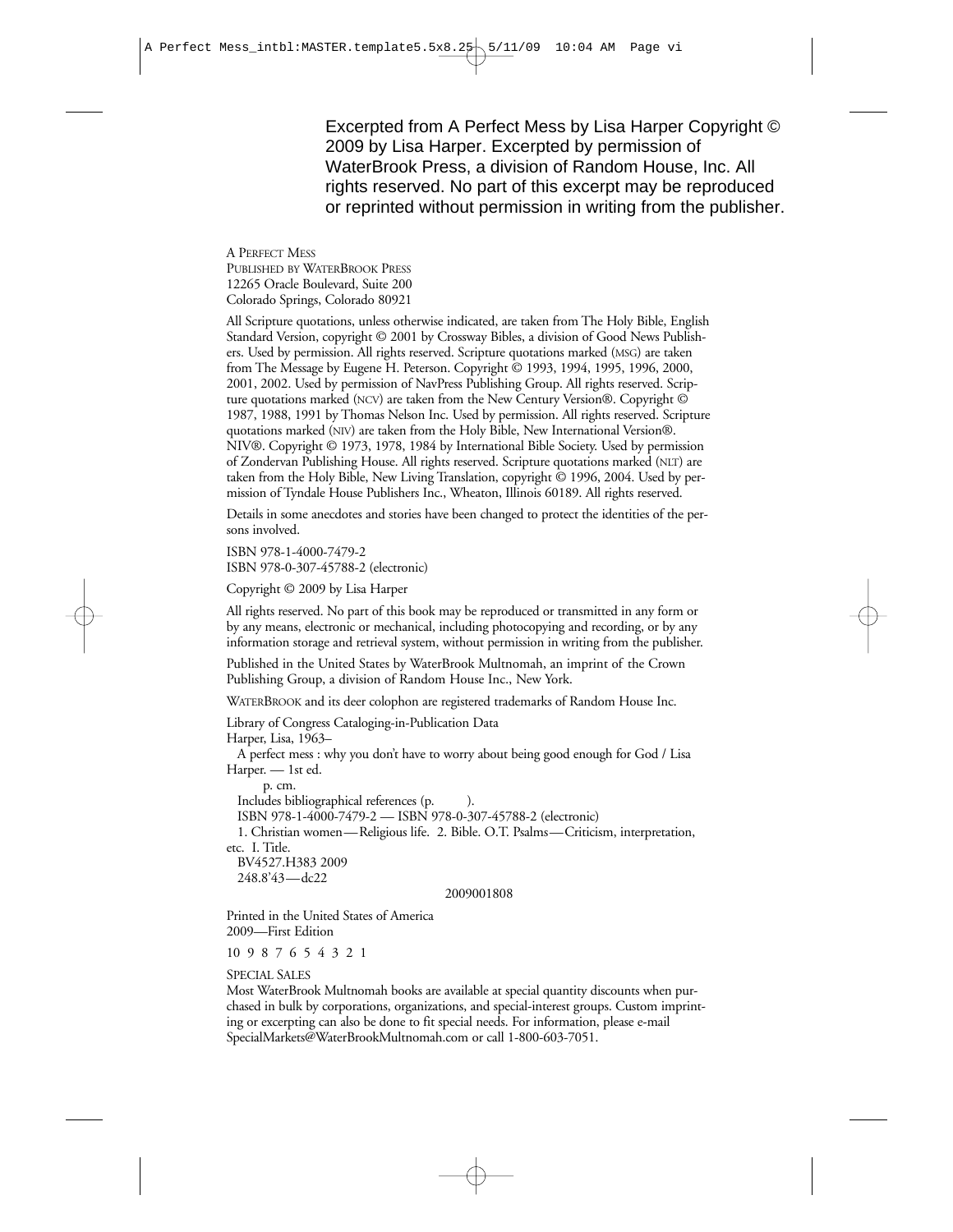### CONTENTS

|                | Introduction: Our Biggest and Best Invisible Friend 1                                                           |
|----------------|-----------------------------------------------------------------------------------------------------------------|
| 1              | What Psalm 1 reveals about avoiding potholes in the path of life                                                |
| $\overline{2}$ | Leaping over Legalism<br>.23<br>What Psalm 62 says about wriggling out of the trap of wrong<br>expectations     |
| 3              | Tumbling Toward Approval.<br>39<br>How Psalm 139 describes the way God sees the beauty behind<br>our blemishes  |
| 4              | This Love Story Means Having to Say "I'm Sorry"55<br>What Psalm 51 reveals about deep cleaning our dirty hearts |
| 5              | What Psalm 42 teaches us about dealing with our<br>less-than-lovely emotions                                    |
| 6              | 89<br>How Psalm 83 shows what God can do with a little<br>well-placed anger                                     |
| 7              | How Psalm 110 points to a future free of fear                                                                   |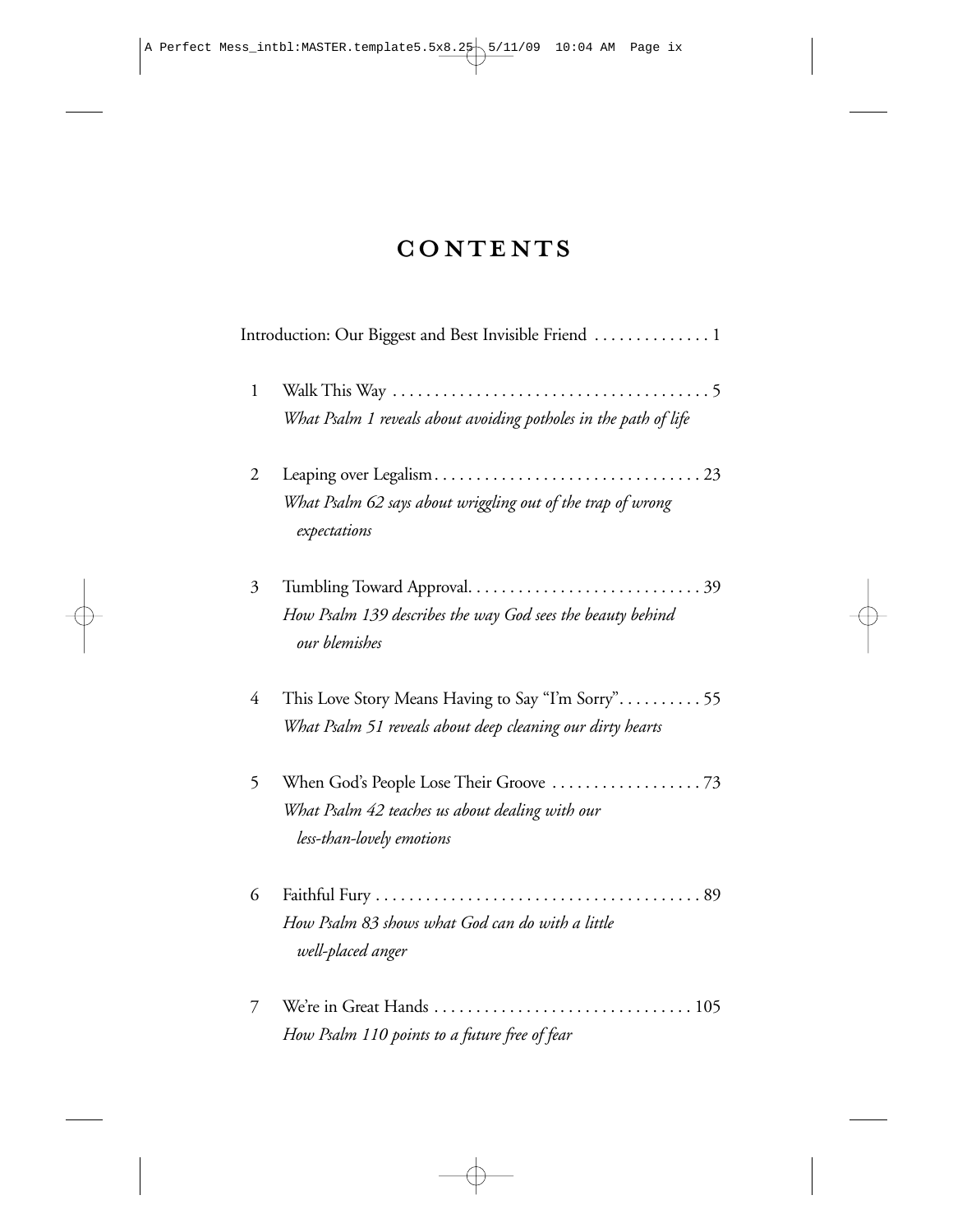- 8 Project of a Lifetime . . . . . . . . . . . . . . . . . . . . . . . . . . . . . . . . 121 *What Psalm 8 says about God's partnering with imperfect people like us*
- 9 The Art of Appreciation . . . . . . . . . . . . . . . . . . . . . . . . . . . . . 135 *What Psalm 34 reveals about being grateful for God's ability to unsnarl the tangles in our lives*
- 10 Frantic Isn't a Spiritual Fruit . . . . . . . . . . . . . . . . . . . . . . . . . . 153 *What Psalm 23 illustrates about how our Shepherd compels stubborn sheep to rest*
- 11 God Doesn't Stutter. . . . . . . . . . . . . . . . . . . . . . . . . . . . . . . . . 169 *How Psalm 119 sheds light on this supernatural love letter called the Bible*
- 12 Stop Watching Your Feet; Just Dance . . . . . . . . . . . . . . . . . . . 185 *What Psalms 149 and 150 suggest about how rhythm-challenged people like us can master the smooth moves of praise*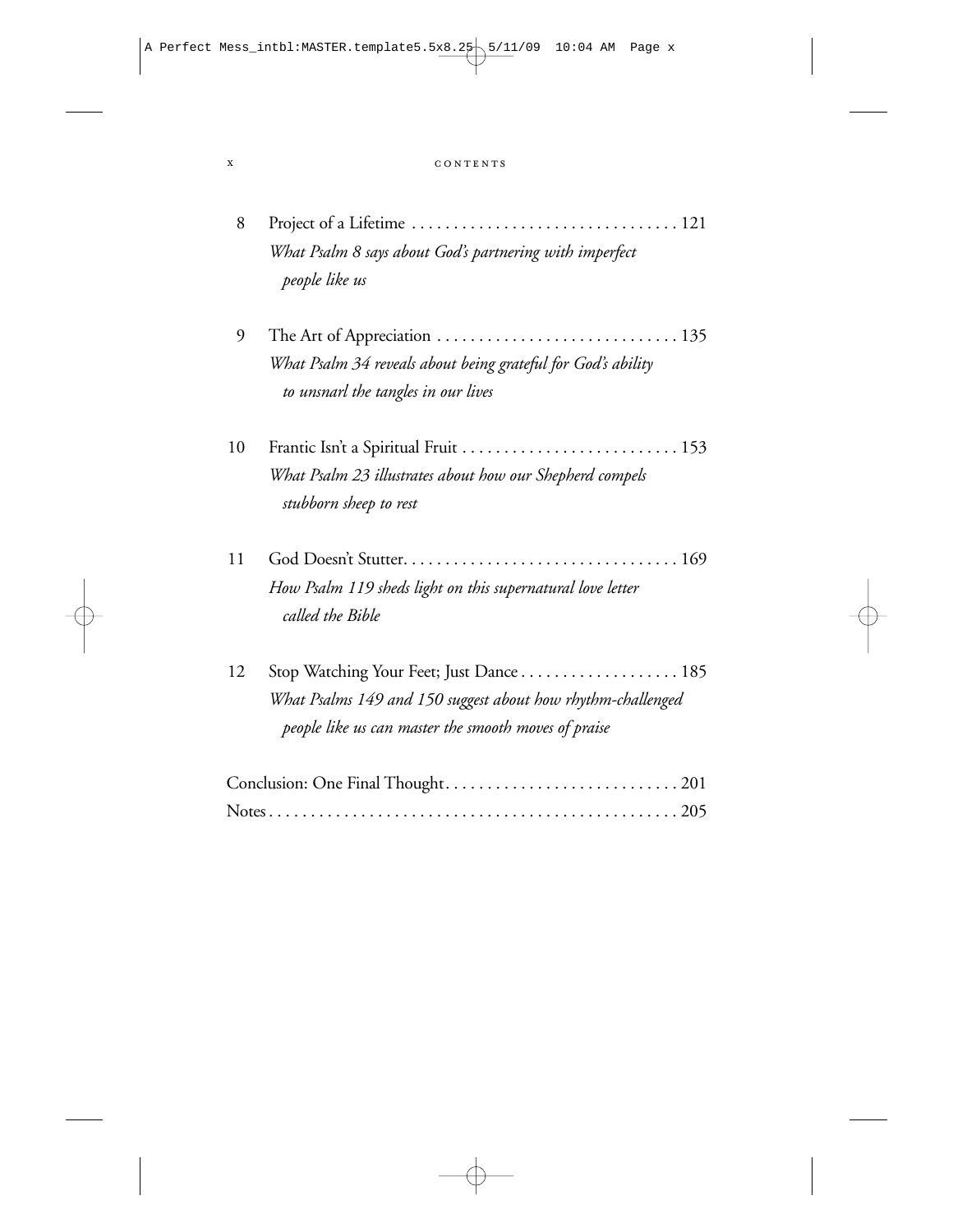#### Introduction

## Our Biggest and Best Invisible Friend

hen I was three or four, I developed a deep and abiding<br>relationship with a lovely middle-aged couple. I could<br>always count on Purda and Jim to be there when I needed<br>them, probably because they lived purely in my imaginat relationship with a lovely middle-aged couple. I could always count on Purda and Jim to be there when I needed them, probably because they lived purely in my imagination and so were able to sync their schedules with mine. (I'm pretty sure I fashioned these make-believe pals after a sweet couple at our church named Shirley and Darryl.) The fictitious Purda was pudgy and loved to bake chocolate cupcakes, but she wasn't above shimmying up a tree with me. Jim was a steadfast nonyeller who spent his free time in the garage fixing things.

My mom was naturally a bit concerned about my penchant for inventing adult playmates. Family lore details her many attempts to dissuade me from keeping company with Purda and Jim, but I was stubbornly committed to the relationship. Poor Mom probably thought she was raising a nut job until Grandmom brought over an article from a women's magazine that claimed children with imaginary friends have above-average intelligence. Once Mom discovered that Purda and Jim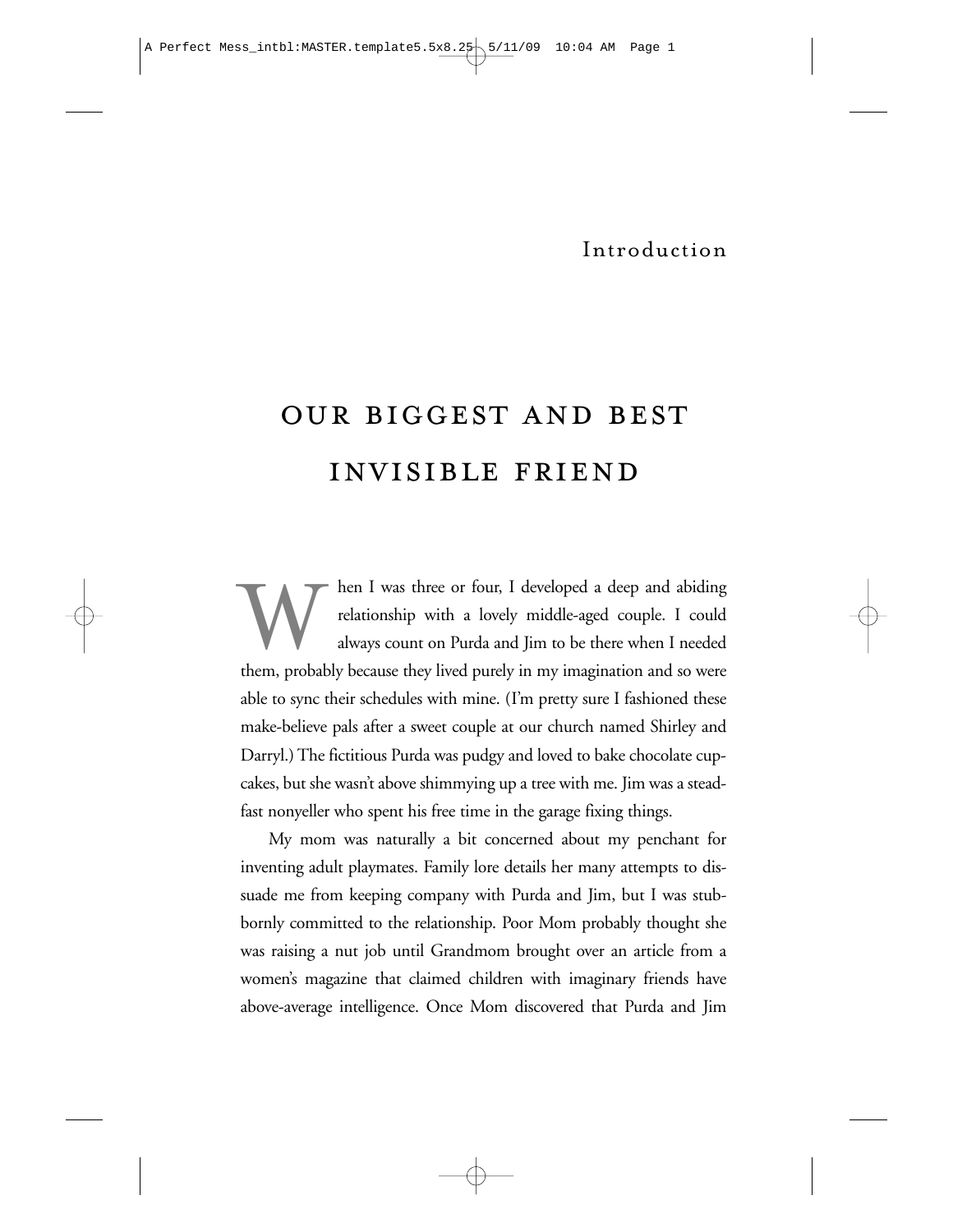might just be harbingers of academic excellence and a Mensa membership, she breathed a sigh of relief !

I don't remember exactly when I stopped frolicking with those reliable yet invisible playmates. Probably when I started kindergarten and became briefly obsessed with mastering the unicycle so I could join the circus. Much like sippy cups and "hair fountains" on the top of my head, they simply faded into the fabric of childhood. But I still think about them from time to time with fondness, because although I never actually laid eyes on Jim and his spouse, I believed with all my heart that they were in my corner. That they were *for me* no matter how many times I tracked mud into the house or forgot to use my inside voice, thereby shattering the sanctity of our home with a Tarzan-type bellow!

Maybe your pretend playmate was an invincible dragon who defended you against imaginary foes, or perhaps your childhood creativity led in a direction other than make-believe playmates. Whatever the case, I'm sure your heart still resonates with the idea of having a faithful friend who not only knows you but truly delights in you just as you are. I'm also convinced our honest longing for affection points us to a God whose love for us is unconditional. And while outgrowing imaginary friends doesn't mean our lives become any less messy (frankly I make far more mistakes at forty-five than I ever did at five), because of God's mercy, our lives can be a *perfect* mess—unquestionably tangled and blemished but when surrendered to His grace, transformed into something beautiful.

Plus, unlike my fictitious playmates, God's compassionate presence is not an illusive dream but a genuine reality, as described throughout His Word. Psalms in particular reads like a diary of God's interactions with real people with real problems in need of His gloriously real grace, which is why I'm so delighted to explore some of these passages with you.

Church father and theologian John Calvin noted that the psalms provide an "anatomy of all parts of the soul," $^{\rm l}$  because every emotion in the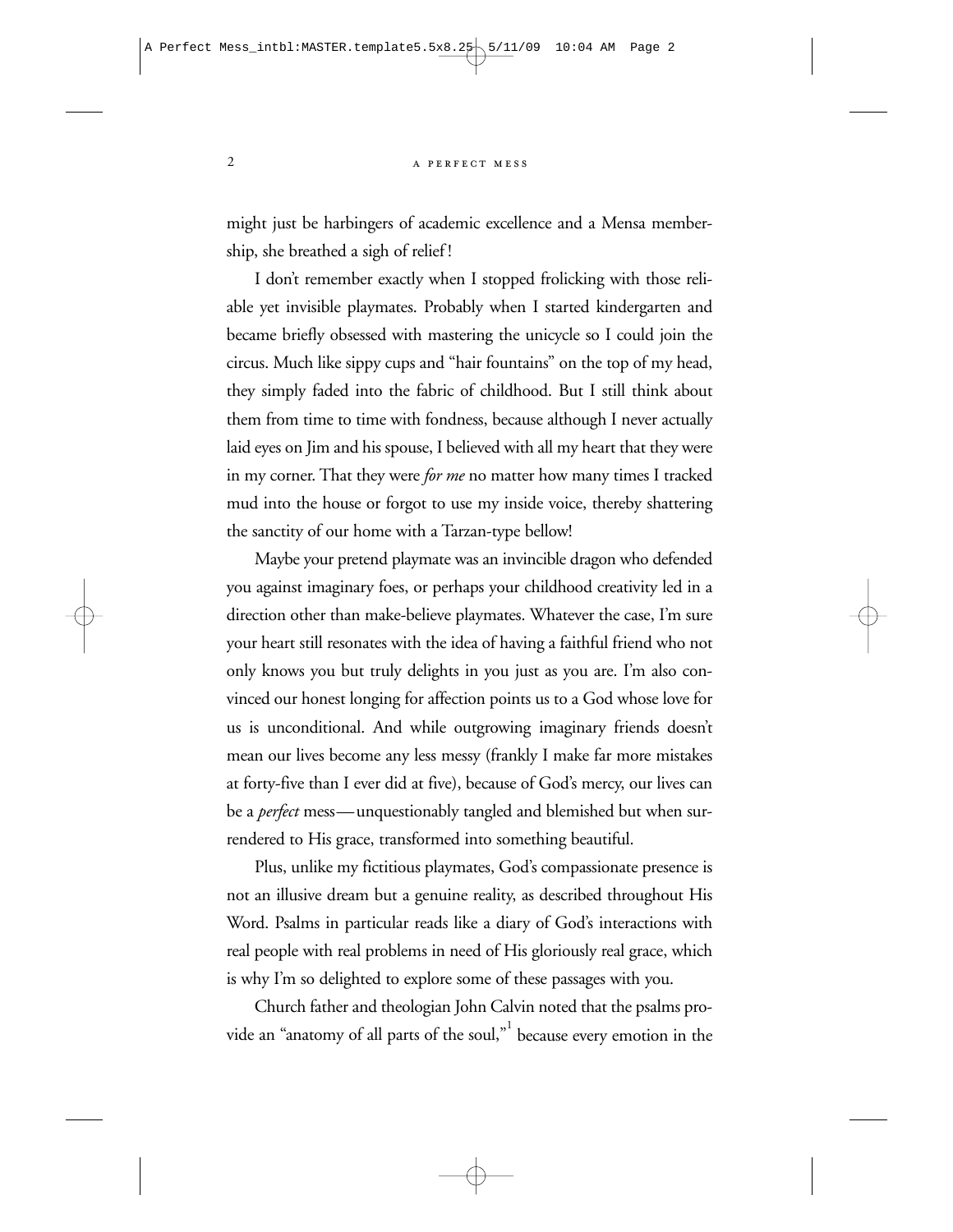human continuum is expressed somewhere in these divine tunes. The various writers depict God to be a forever friend who doesn't ask His children to hide their "ugly" emotions. His delight in you can be felt in both grinning-from-ear-to-ear moments and drab days when you feel like life has punched you in the gut. Regardless of how well or poorly we perform, He is with us. No matter how happy or sad we feel, our heavenly Father won't walk away. Our Creator-Redeemer is always in our corner; He is absolutely and eternally *for us.*

Because there are 150 psalms, we're going to explore only a few select psalms. And since these sacred songs are not arranged chronologically in the Bible, we won't necessarily go in numerical order, but we will start with Psalm 1 and end with Psalm 150 and take a sampling of others along the way. Admittedly, this is like having to choose only a few items from a fabulous gourmet buffet. But you can be assured that every bite will be delicious. Every poetic morsel in Psalms will remind us that God's incomparable love transforms the messiness and loneliness of life into a gorgeous tapestry of grace.

Finally, while this book isn't formatted like a traditional fill-in-theblank Bible study, my hope is that you'll find it a fresh way to engage with Scripture. Each chapter includes an icebreaker question to help you connect your own experience with the topic at hand. You'll also find personal application and reflection questions at the end of each chapter, prompting you to reflect on—and maybe discuss with a group of friends—what this all means to your life today. I will be thrilled if you select *A Perfect Mess* to discuss in your book clubs, use it for curriculum in your Sunday school class, or choose it as a guide to help your women's Bible study group to peruse Psalms.

Most of all, I sincerely pray that through this book you'll realize that no matter how many messes you've made in life, you are absolutely adored by your heavenly Father.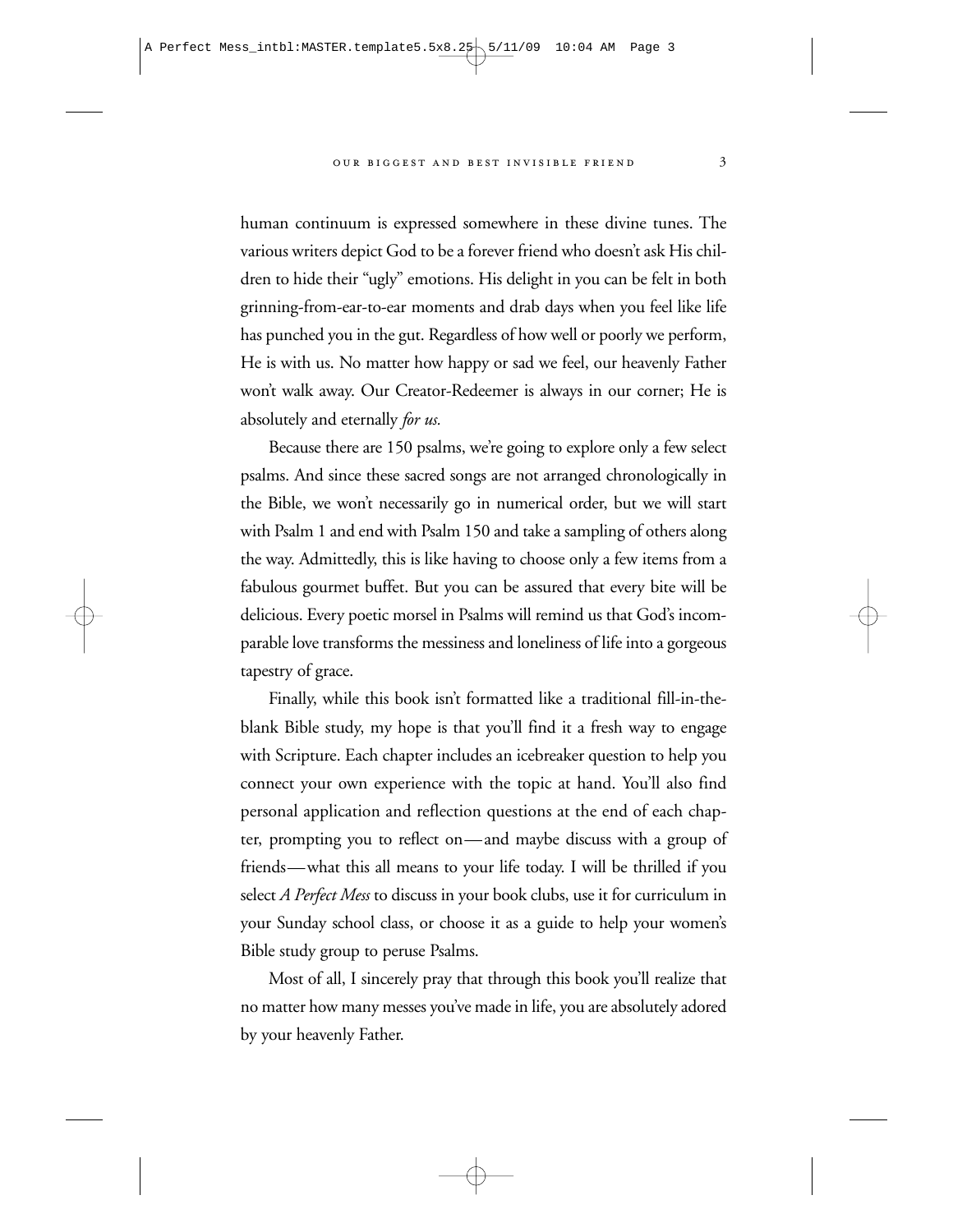### Walk This Way

*What Psalm 1 reveals about avoiding potholes*

*in the path of life*



God's words, creating and saving words every one, hit us where we live. —Eugene H. Peterson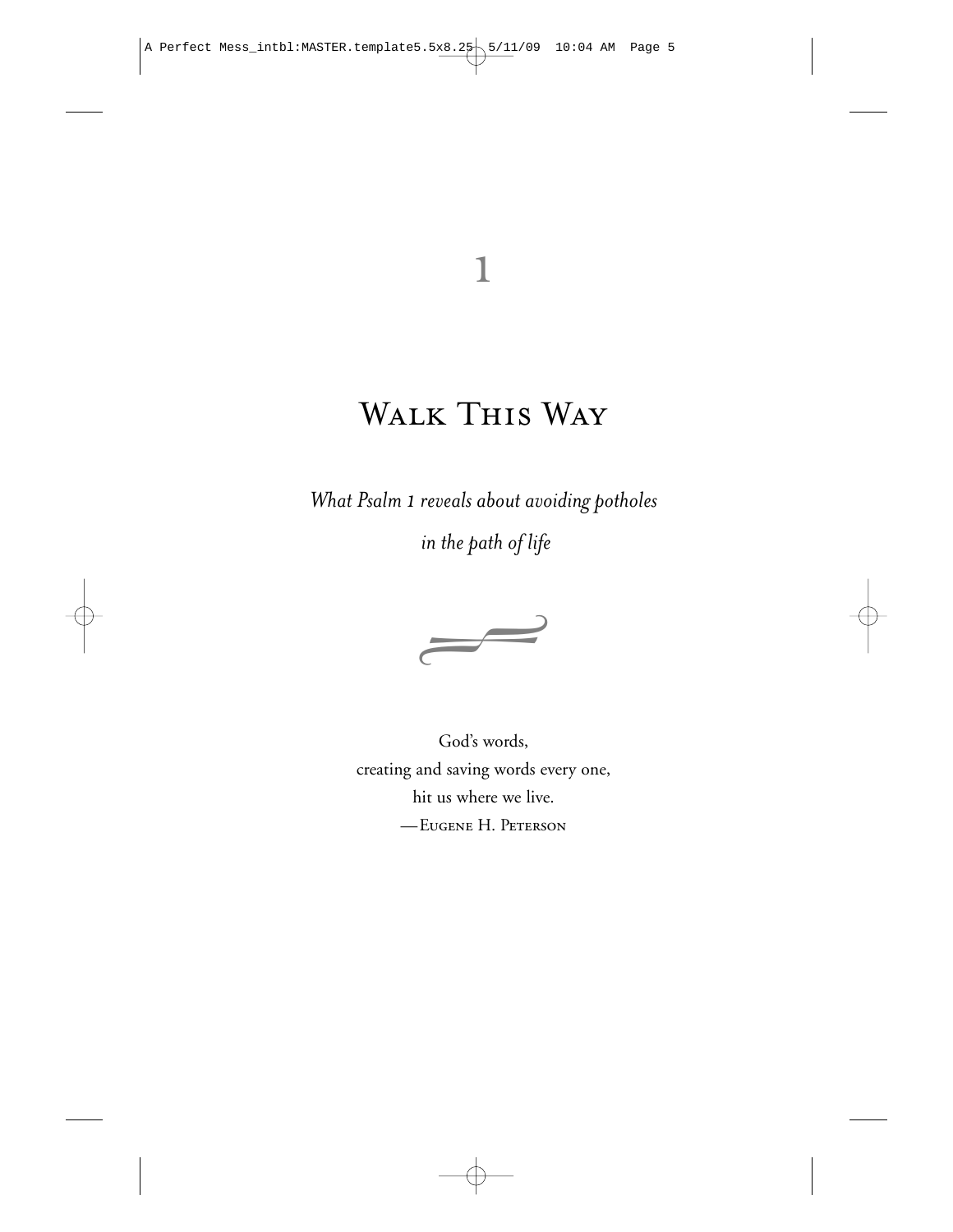I'm a sucker for fashionable shoes. Unfortunately, cool "kicks" are often synonymous with wincing in agony. Which was the case a few months ago when I became madly infatuated with a pair of black, knee-high, leather boots 'm a sucker for fashionable shoes. Unfortunately, cool "kicks" are often synonymous with wincing in agony. Which was the case a few months ago when I became madly infatuated with a pair of black, on and pranced around in a circle to impress my friends Kim and Sharon, they both looked dubious. Kim even asked, "Are you sure they're comfortable? Because you look like you're walking funny."

I replied flippantly, "Yeah, they're comfortable. And aren't they the most gorgeous boots you've ever seen?" while intentionally taking slower steps so as not to teeter in front of them anymore.

Of course, they weren't comfortable at all. I should've done the smart thing and put those boots back into the box they came from. I should've told the solicitous Nordstrom clerk, "No thank you," and walked out of the store empty-handed. But I'm more of an impulse shopper than an intelligent consumer, especially when it comes to shoes. So I surrendered the Visa and assured myself, *They're just a little stiff because they're made of such high-quality Italian leather. It won't take long for them to get broken in, and then they'll be as comfortable as a pair of slippers.*

I foolishly decided to break them in that very night at a business event because they complemented the outfit I was wearing. I was convinced the cuteness factor far outweighed the possibility of discomfort.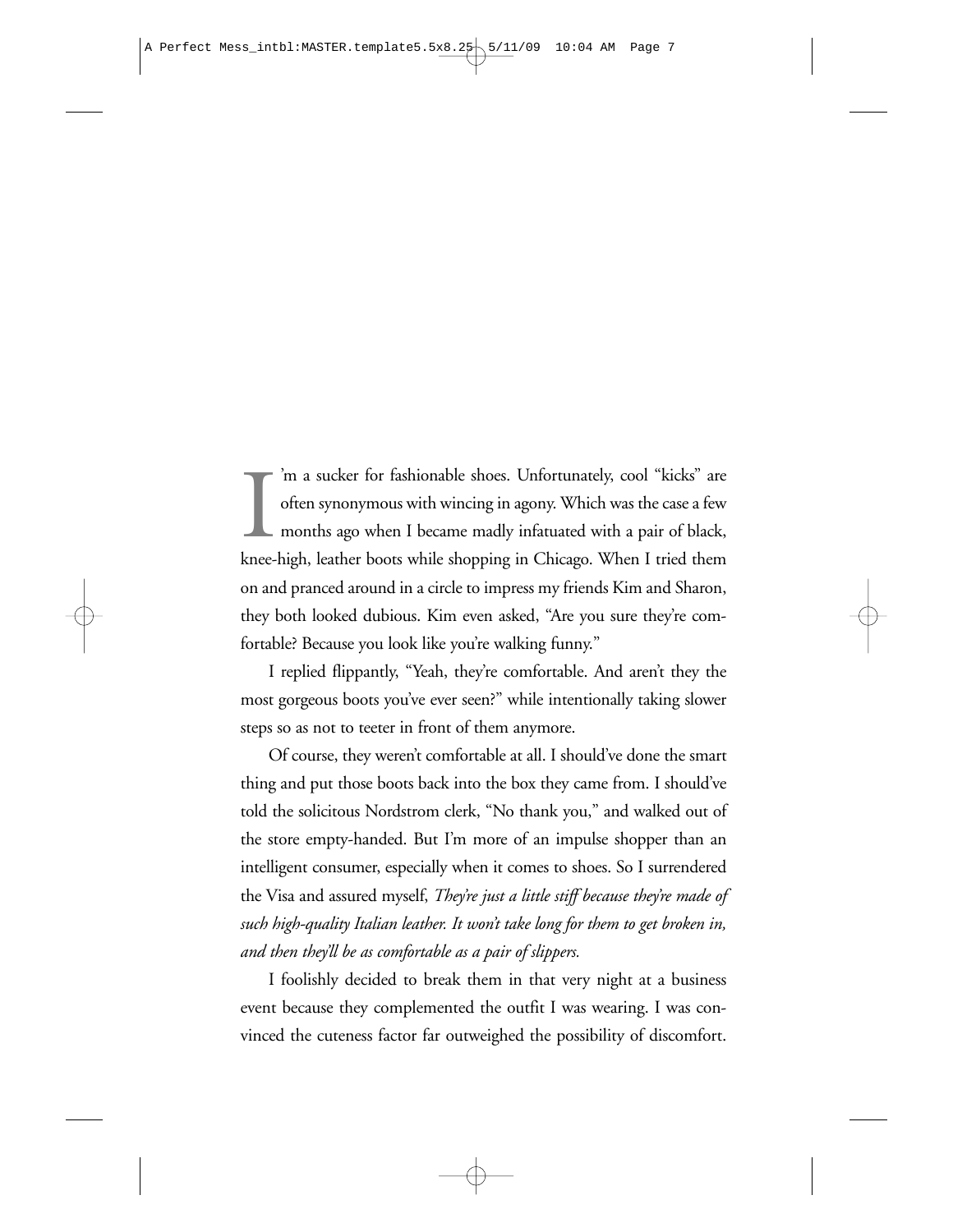*Besides,* I reasoned, *a little pinch is nothing compared to how hip these boots will make me look.*

Less than an hour later I was hobbling around like a geisha. And by the time the emcee introduced me, I no longer had any sensation in my toes. I limped mincingly to the podium and tried to focus on speaking while fearing my feet were in the initial stages of gangrene. All the while, my friends sat on the front row wearing "I told you so" expressions. Afterward they teased that I should've explained the new-shoe shuffle to the audience. They mused that some people might have wondered if I'd been boozing it up

ed that I sho<br>ed that son<br>was the las<br>bbled aro<br>lue to you<br>lish choic When was the last time you hobbled around in pain due to your own foolish choices?

Walking right is the theme of Psalm 1. This first song in the Psalter emphasizes how we must follow our heavenly Father's path instead of being lured off course by what ungodly people proclaim to be fashionable. And

beforehand since I couldn't walk right all night!

this ode to obedience includes a warning as well: attempting to be hip in ways that aren't cool with God will ultimately lead to hobbling around in pain, separated from the only One who loves you unconditionally.

#### **"JOY" THIEVES**

I can't help but grin over the fact that the book of Psalms begins with the word *happy.* And I find it especially intriguing that the happiness in Psalm 1 isn't associated with eating dark chocolate or finding a pair of designer shoes on the clearance rack. Instead this literary smiley face refers to the profound joy and satisfaction that accompany walking closely with God:<sup>1</sup>

> Happy are those who don't listen to the wicked, who don't go where sinners go, who don't do what evil people do. *Psalm 1:1, NCV*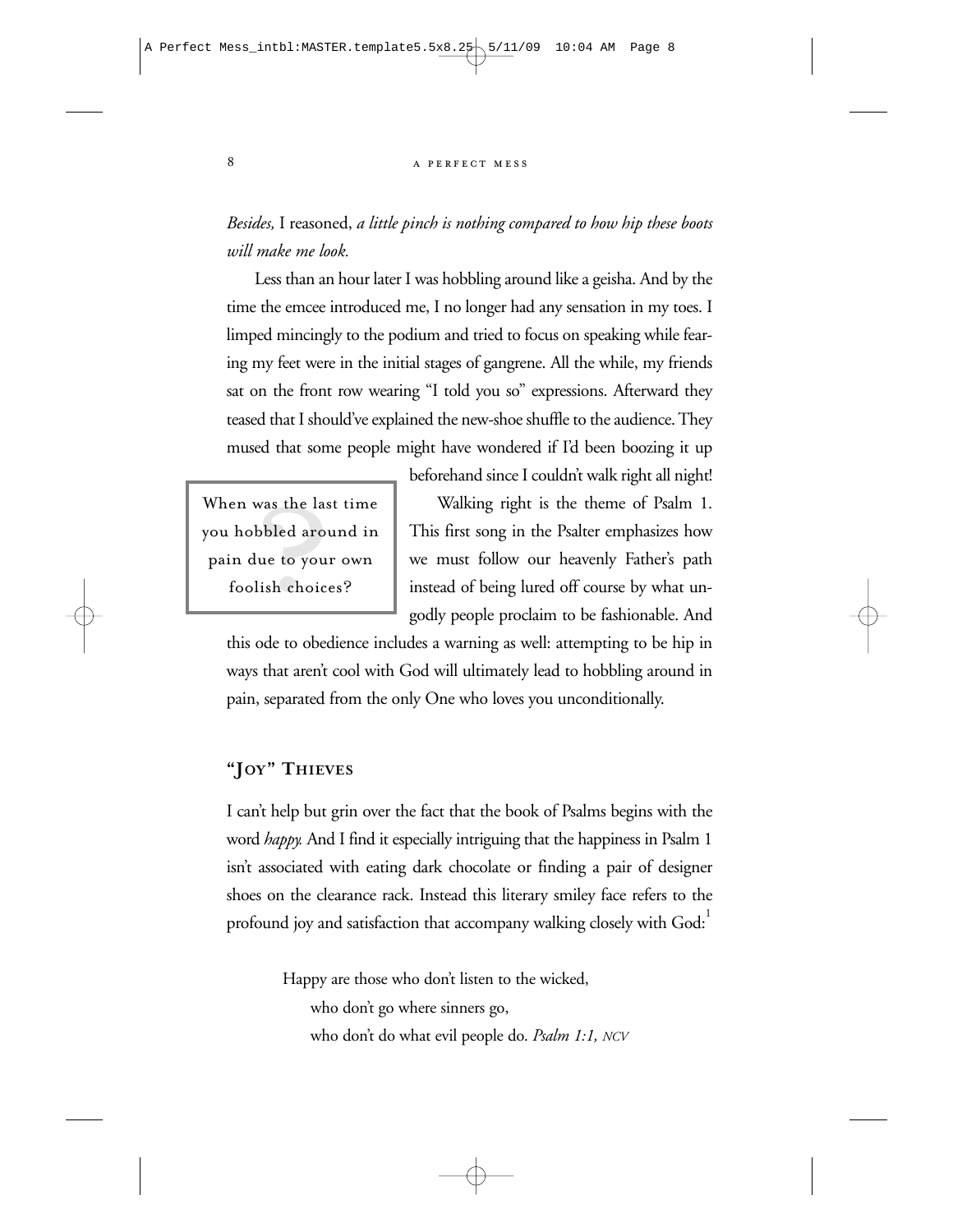One Sunday when I was in junior high school, I was sitting in church beside a cute lothario named Gary. You can imagine how I felt when this suave young man, who was five years older than I and the object of a huge crush on my part, put his arm around my shoulders. We were sitting a few pews in front of Dad, and although Gary's attention was so titillating I couldn't pay attention to the sermon, I could sense Dad's disapproval wafting through the sanctuary. When the service was over, my normally softspoken father pulled me aside and declared, "I'd better never catch you swapping slobber with that boy." Then he tersely told me to get in the car.

We drove home in uncomfortable silence, my dad staring straight ahead and me staring out the window thinking, *I hope none of my friends*

*heard Dad. I can't believe he actually said "slobber"! Ugh, I wish he wasn't such a fuddyduddy.* After we had pulled into the driveway and I had started walking toward the house, Dad finally broke the silence by saying, "Lisa, come over here for a minute." He motioned for me to join him by the picnic table. I approached with a cautious "Yes sir,"

#### $=$ **PSALMS: THE INSIDE STORY** The Hebrew word for "happy" in Psalm 1:1 is 'ašrēy, which can also be translated "blessed."<sup>2</sup>

and he said, "I want you to get up on the table." I thought, *Oh man, Dad's losing it!* But he looked so serious that I obediently climbed on top of the picnic table.

Then he held up his arms and said, "Take hold of my hands. Now when I say go, I want you to try to pull me up while I try to pull you off." Of course, the minute he said go and pulled, I had to jump down because I couldn't keep my balance. Dad smiled—sort of sadly—and patted the bench beside him. When I sat down, he said, "Honey, you need to realize that it's almost impossible to raise someone else up to your standards. If you choose to be with people who have lower morals, nine times out of ten they'll pull you down to their level."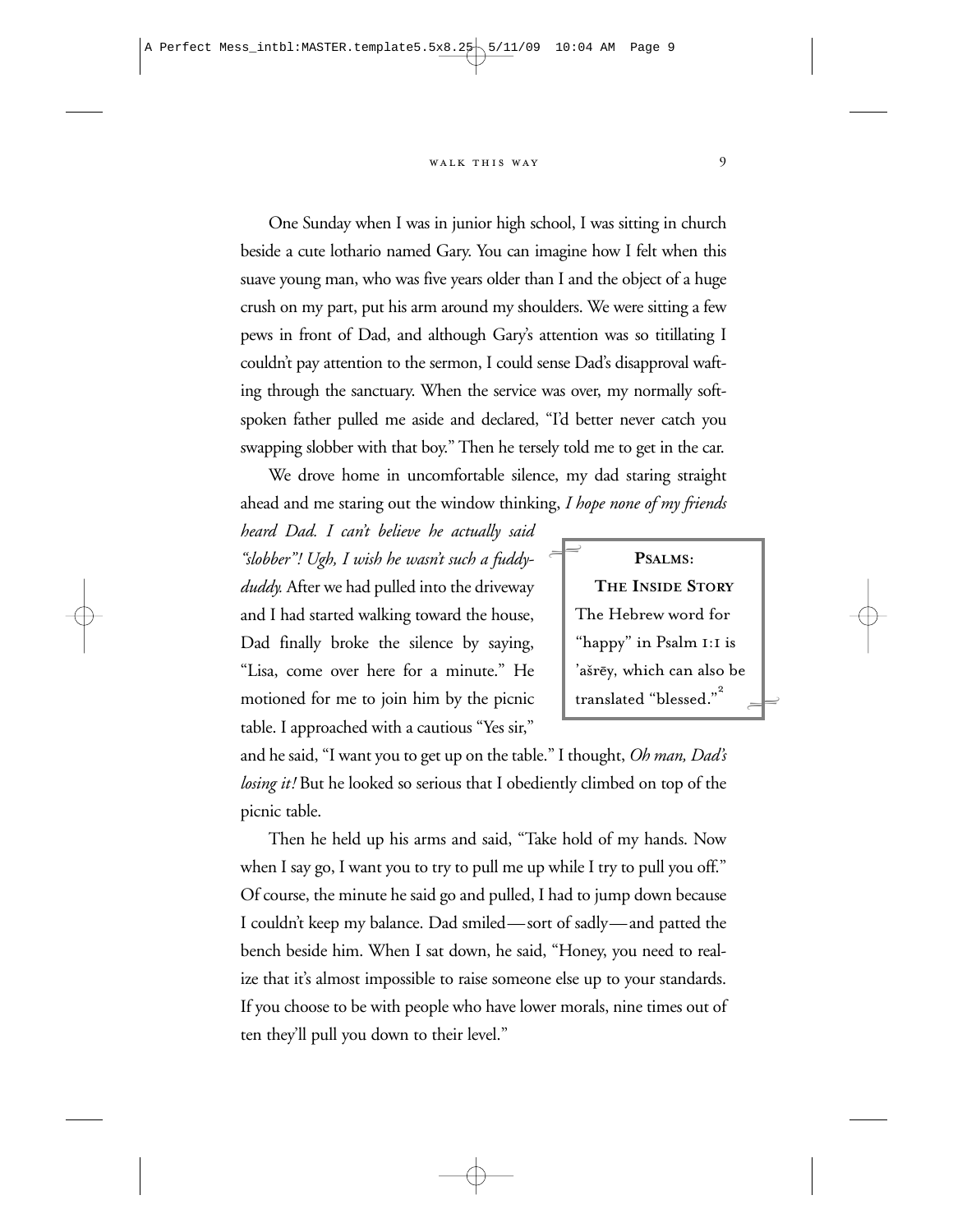10 A PERFECT MESS

It wasn't until a year or two later, after Gary had thoroughly rebelled against his Christian upbringing and gotten a young girl pregnant, that Dad's backyard object lesson really hit home. I realized he wasn't being

**THE JOY OF DOING GOOD** In a recent research project on the source of happiness, psychologists found that "the more virtue-building activities people engaged in, the happier they said they were both on the day in question and on the following day." But they noted with some surprise, "there was no relationship between pleasureseeking and happiness."<sup>3</sup>

a fuddy-duddy when he warned me about sharing spit with the community Casanova; he was protecting me. Dad knew what my adolescent heart had yet to learn: bad company is as corrosive as battery acid. Lounging around with unrepentant rebels is a sure way to lose your joy.

Which is the bottom

line of the beginning of Psalm 1: happiness can't keep company with wickedness.

#### **ABBA'S ARBORETUM**

My first tour of Israel ranks way up there on the "a few of my favorite things" list. The Mount of Beatitudes left me speechless. The Wailing Wall left me in tears. And the Garden Tomb left me giddy with gratitude. But the parched terrain of the Promised Land initially left me puzzled. I guess I'd always imagined Israel as a lush green landscape dotted with fluffy white sheep and bearded guys playing harps under big shade trees (largely due to the influence of flannel-graph lessons in Vacation Bible School). It took a few days after landing at the Tel Aviv airport for me to get used to the wind-swept panorama of thornbushes, rocks, and scruffy little acacia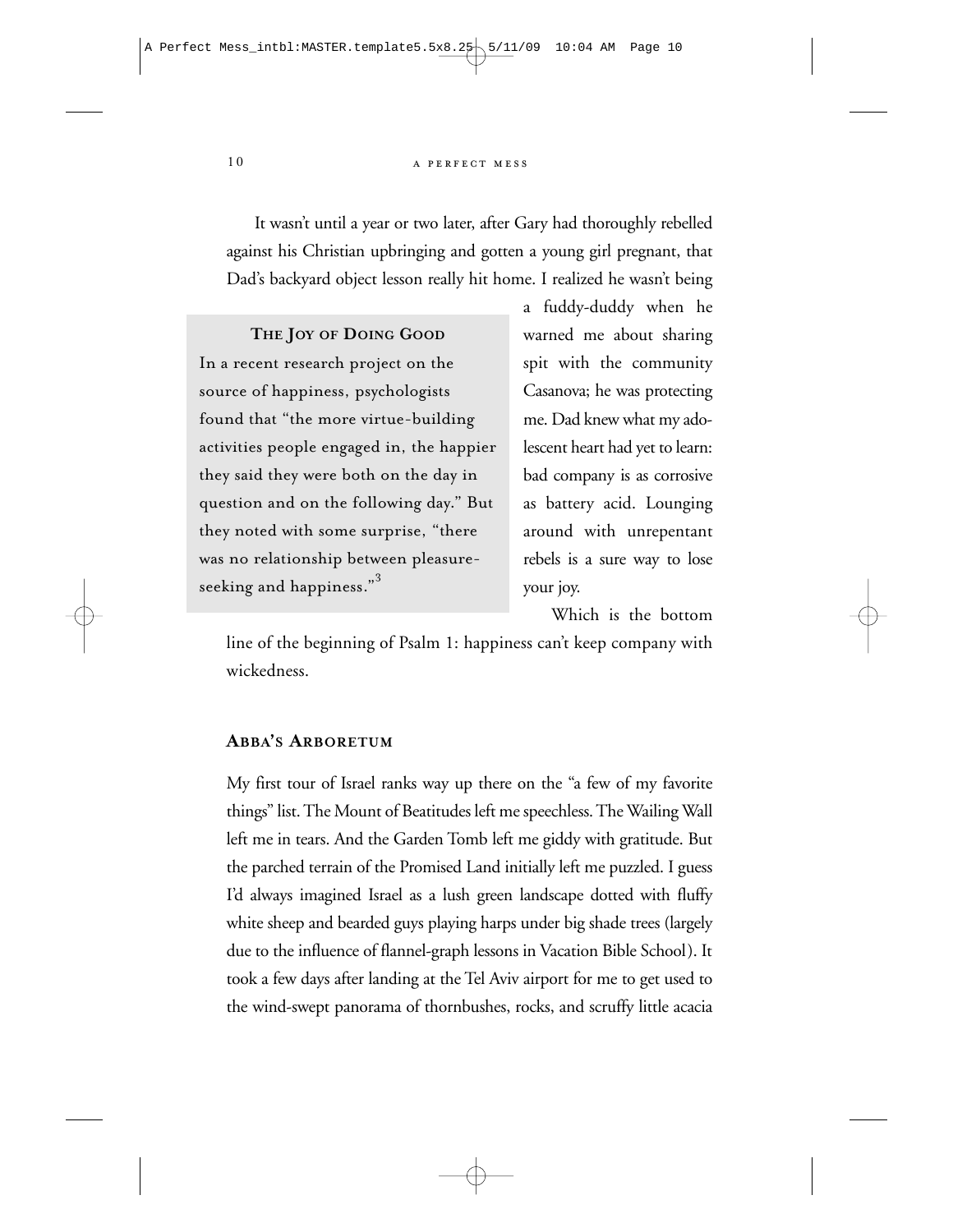trees. As if I were using an Etch A Sketch, I had to shake the image of a garden from my mind and twist the dials to redraw Israel as a desert.

The reality of Israel's arid topography is what makes the lush imagery in the next two verses so striking.

They love the LORD's teachings,

and they think about those teachings day and night.

They are strong, like a tree planted by a river.

The tree produces fruit in season,

and its leaves don't die.

Everything they do will succeed. *Psalm 1:2–3, NCV*

It's unlikely this psalmist had ever seen a big tree unless it had been *transplanted,* which is a more accurate translation of the word "planted" in verse  $3.^4$  As a matter of fact, quality lumber was such a scarcity in Israel (except for olive trees, which are more valuable for their oil than their timber) that Solomon actually had to arrange for cedar beams to be floated in from Lebanon when they were building the temple in Jerusalem.<sup>5</sup> That's why this arbor metaphor is an unmistakable reference to *God's blessing;* only He could make a tree grow strong and tall in the sweltering heat and sandy soil of Israel. Only He could cultivate vegetation so perfectly that its leaves wouldn't wither in a drought.

What this means for us is that whoever has been *transplanted* into God's garden will flourish. And I really *dig* (pun intended) the psalmist's use of the term "transplanted" here, because it implies that salvation is by grace, that because we can't *plant ourselves,* God plucks us from the dark, sunless place where we'd been decaying and lovingly replants us in a perfect spot where we're guaranteed to flourish. We will get bigger and more beautiful, to the point of actually bearing fruit, as we absorb the living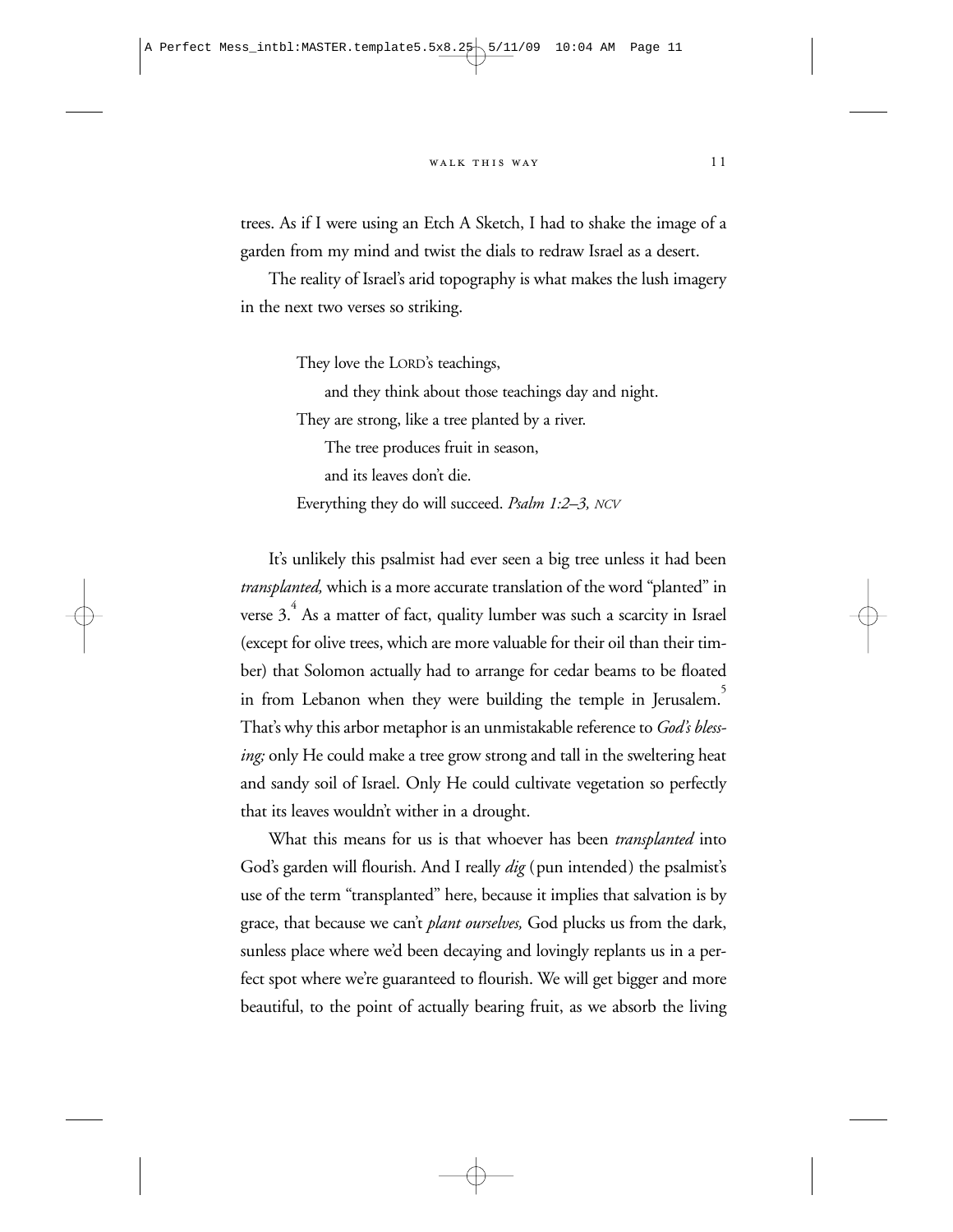water our Creator provides. Plus, when our roots are anchored in Him, even figurative droughts like critical in-laws or financial crises or cancer diagnoses won't destroy us. The "leaves" of those loved by God don't die. Our heavenly Father—who also happens to have a supernatural green thumb—promises to nourish and protect His saplings.

Before we go any further, you may be wondering about the assertion that "everything they do will succeed" at the end of verse 3, which at first glance seems about as truthful as the weight listed on my driver's license until our government chose to omit that data (maybe because most people fudged on the amount). How can the psalmist label broken relationships or rebellious children or infertility or crippling depression a success? How can he sincerely sing, "Everything they do will succeed," when all of God's children experience failure of some kind or another? Has he been

#### **PSALMS:**

 $-$ 

**THE INSIDE STORY** Psalm 1 doesn't have a formal title or author's name, which puts it among the orphan psalms.  $\downarrow$  guzzling cough syrup, or is he just wearing overly optimistic blinders?

Neither. Because this promise of prosperity is preceded by the context "everything they do"—which in this passage is defined by spiritual obedience—"succeed" in verse 3 is in reference to walking closely with God.<sup>6</sup> It's

essentially an Old Testament version of Romans 8:28: "And we know that for those who love God all things work together for good, for those who are called according to his purpose."

It doesn't mean we'll get everything we want exactly how and when we want it. And it sure doesn't mean everything we do will be judged successful by human standards. What it means is that ultimately our sovereign Redeemer will work *everything* out for our good and His glory because we are His people and He loves us. It means being in a real,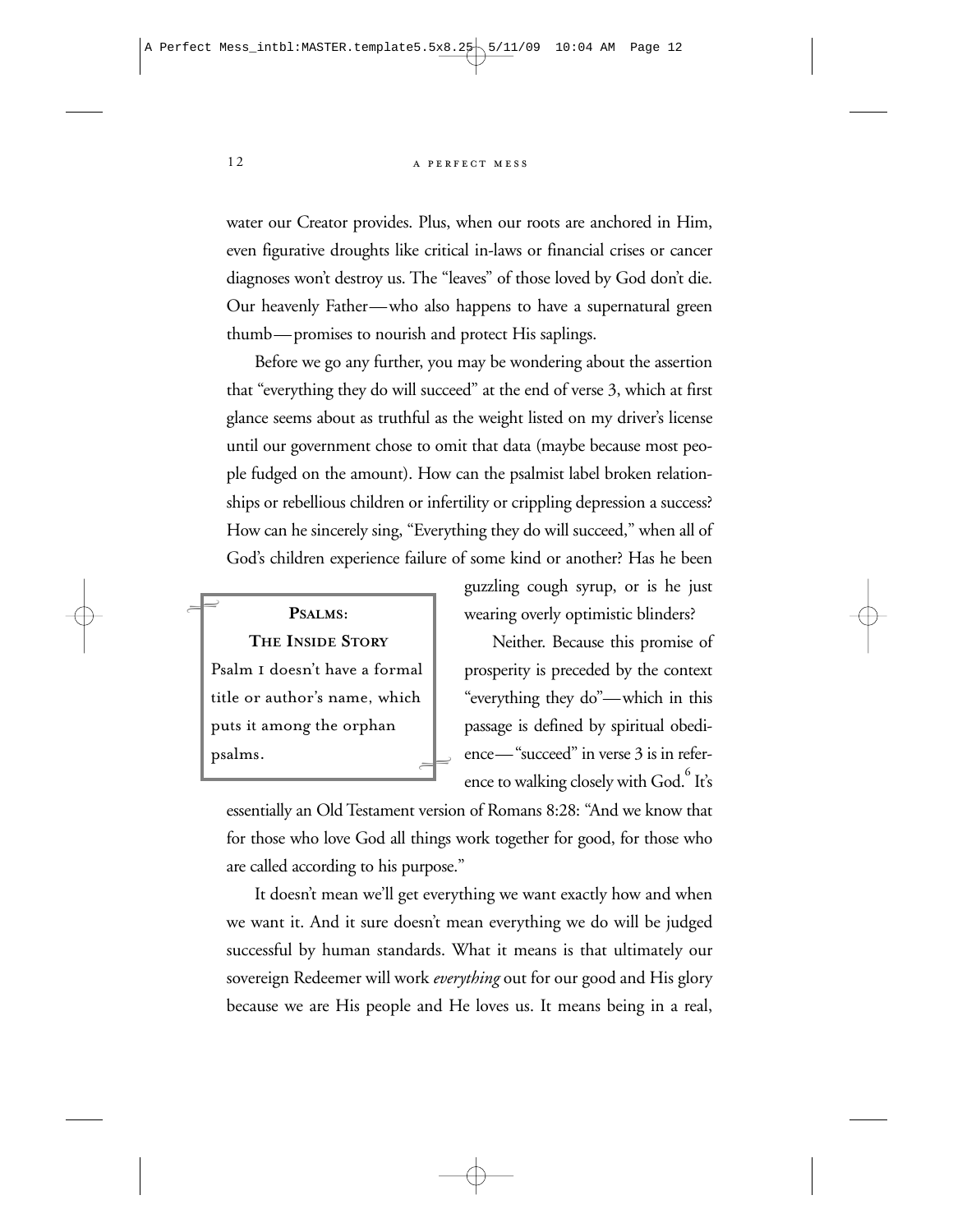redemptive relationship with the Creator of the universe is the true measure of success.

#### **THE FLEETING EXISTENCE OF EVIL**

God-haters, by contrast, aren't deep rooted or taken care of by a divine gardener; they're more like tumbleweeds that roll across the ground, only to inevitably disintegrate in barbed wire:

> But wicked people are not like that. They are like chaff that the wind blows away. *Psalm 1:4, NCV*

I recently had oral surgery because the root of an upper molar had fractured in half, leaving me with no option but to have the tooth yanked out of my head. My dentist advised me to get an implant as opposed to an old-fashioned partial or bridge. This means that after the gaping wound from the extraction heals, the surgeon will drill a titanium screw into my jawbone, then when it grafts sufficiently, she'll affix a porcelain crown to the screw and—presto!—I'll have a shiny new molar that, according to the brochure, will last over two hundred years. (I'm not sure why the longevity of the implant is considered a selling point since the rest of me will presumably be long gone by then.)

Of course none of this six-thousand-dollar procedure is covered by insurance, and the whole process takes about a year, but I was too loopy from laughing gas to stop and think about the consequences. The worst one being that in place of my trusty old tooth, I now have a "flipper" (common dental vernacular for the fake tooth patients wear prior to getting the actual implant). Furthermore, because this flipper clips on instead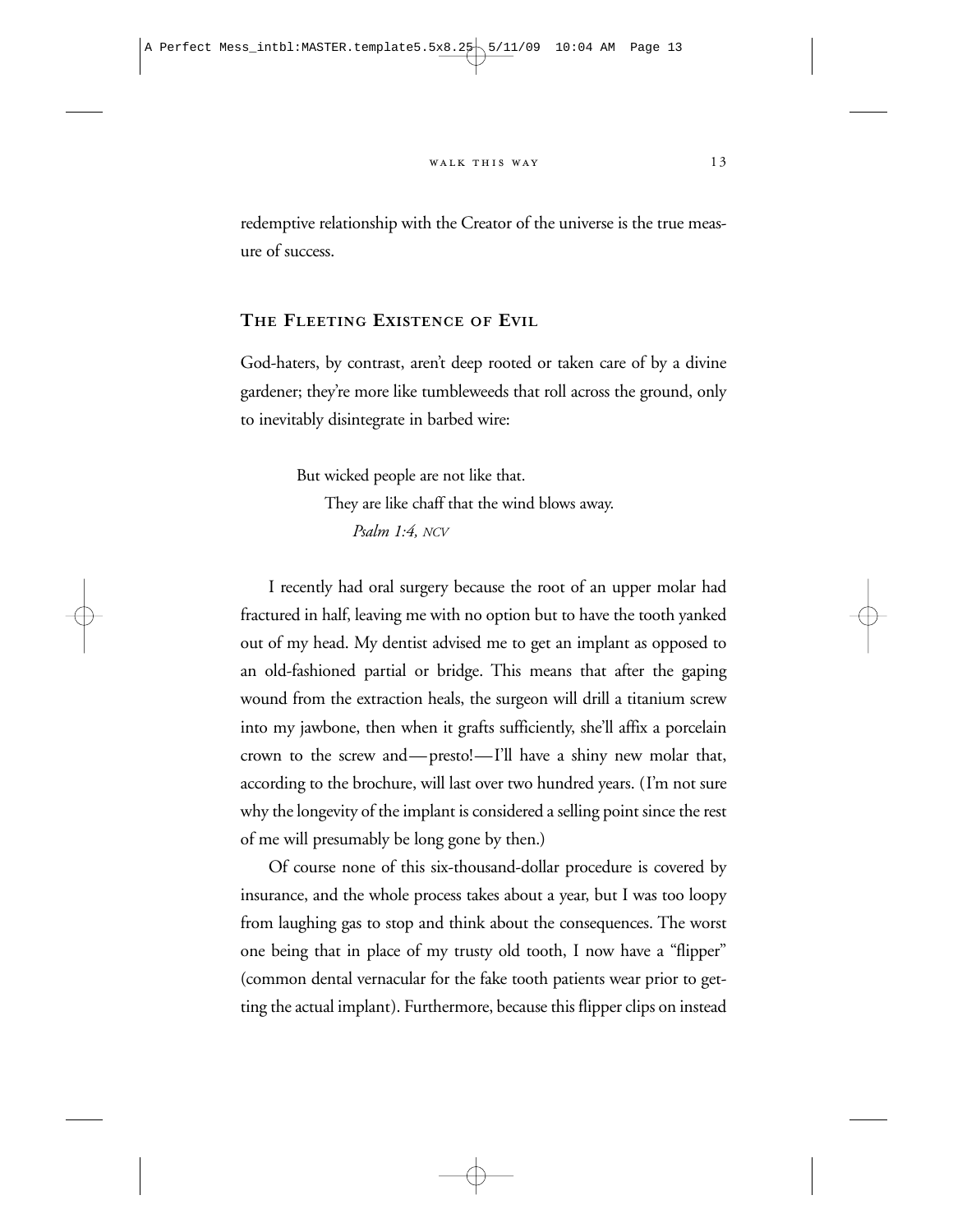of being secured with adhesive, I have a gap between it and my gum that causes me to talk with a noticeable lisp. Believe me, this is a real bummer when you gab for a living!

My dentist told me the tooth trauma actually started with a substandard root canal I had in college, which left me with a compromised chomper that probably cracked when I fell headfirst off a ladder onto a

#### **PSALMS:**

**THE INSIDE STORY** In Hebrew, the book of Psalms is titled *tehillim,* which (when translated) means "songs of praise." And since each psalm was originally crafted as a song, that makes Psalms essentially the first hymnal of God's people!  $\downarrow$  concrete floor a few years ago. He also broke the news that I'll likely need another implant in the near future. Like the hair color I was born with and the steel-trap memory I had in young adulthood, even my permanent teeth have proved to be temporary.

Verse 4 explains that the wicked won't last either. Oh, they may have their season in the sun when it seems as if they're sitting on top of the world. But their days are numbered.

It won't be long before God yanks those who defy Him out of their abscessed existence. Their chance of survival matches that of a snowball in the Sahara!

#### **THEIR TRAGIC TRAIL'S END**

All three of my aunts have worked in public education. One has been a middle-school teacher for decades, and the other two have taught in the classroom and also worked in administration. One of them recently told me about having to expel a high-school senior for attempting to sell prescription drugs two weeks before the end of the school year. This kid was all set to start college in the fall when he chose to become a Vicodin ven-

 $-$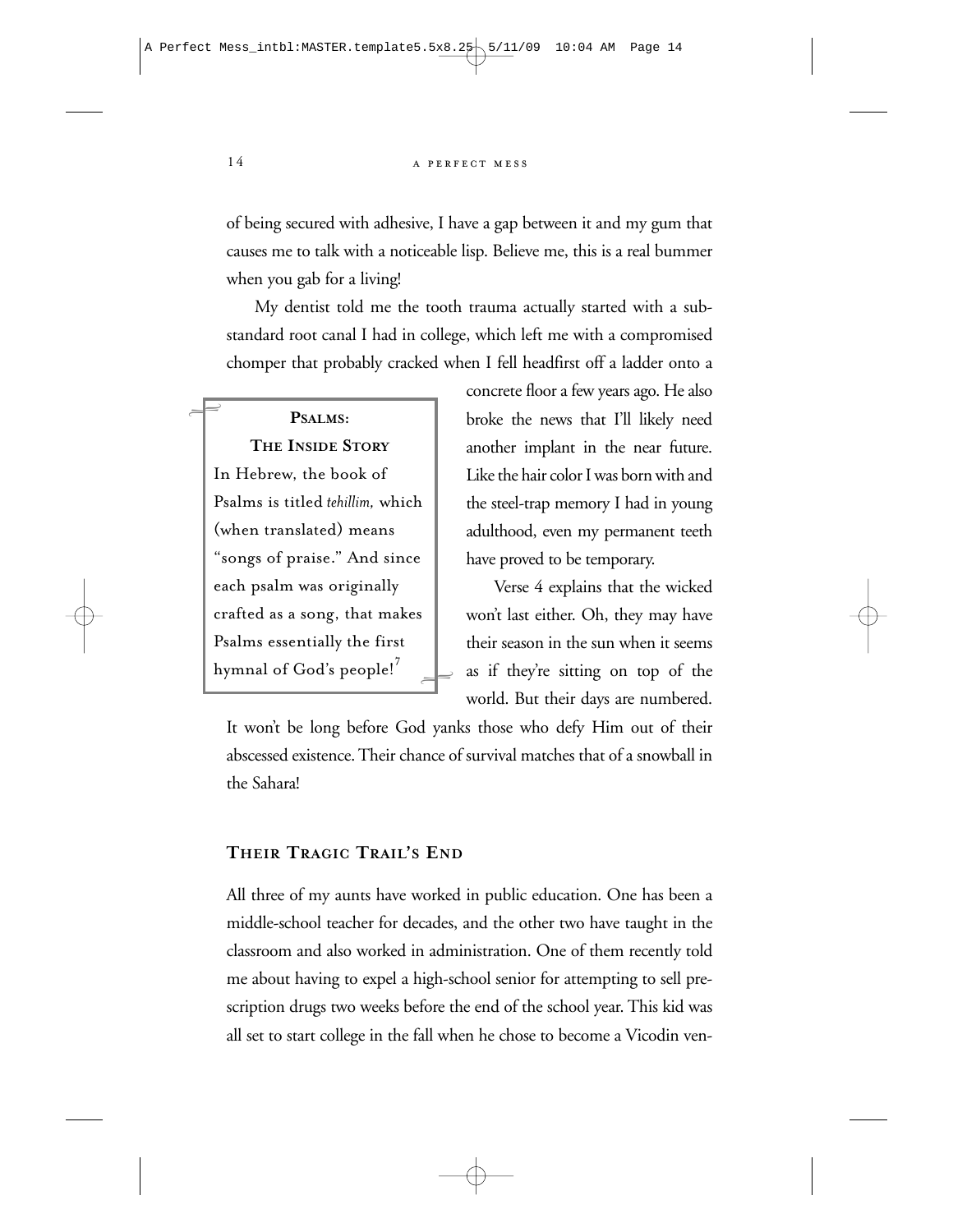dor. But my aunt didn't have the luxury of lenience, despite his status as a soon-to-be graduate. She had no choice but to call the police, because her high school has a zero-tolerance policy with regard to drugs.

When this student should have been laughing with his buddies in the locker room, he was instead being handcuffed and hauled off to jail. When he should have been striding across the stage to receive his diploma and then smiling into the camera lens of his proud papa, he was instead ostracized and alone. When he should've been listening to the lectures of university professors as a baby-faced freshman, he was instead repeating lessons from his last semester in high school. Because of very bad choices, this young man was severely punished. He was effectively barred from the life he could have enjoyed.

And so it is with the wicked. Instead of being happy and content in communion with our Creator, unrepentant sinners will ultimately be cut off from the land of the living. They will *not* pass Go, they will *not* collect two hundred dollars, and they will *not* get to graduate to glory with their classmates:

> So the wicked will not escape God's punishment. Sinners will not worship with God's people. *Psalm 1:5, NCV*

#### **OUR CONSTANT OBSERVER**

I recently had a motion-activated camera installed on my back porch by the Williamson County Sheriff's Department (chapter 7 tells the Paul Harvey part of this story). Unfortunately I didn't realize that along with the ability to capture burglars in a digital format, it also recorded me every time I opened or closed the back door. A week later one of the detectives came by to change the battery and started teasing about arresting me on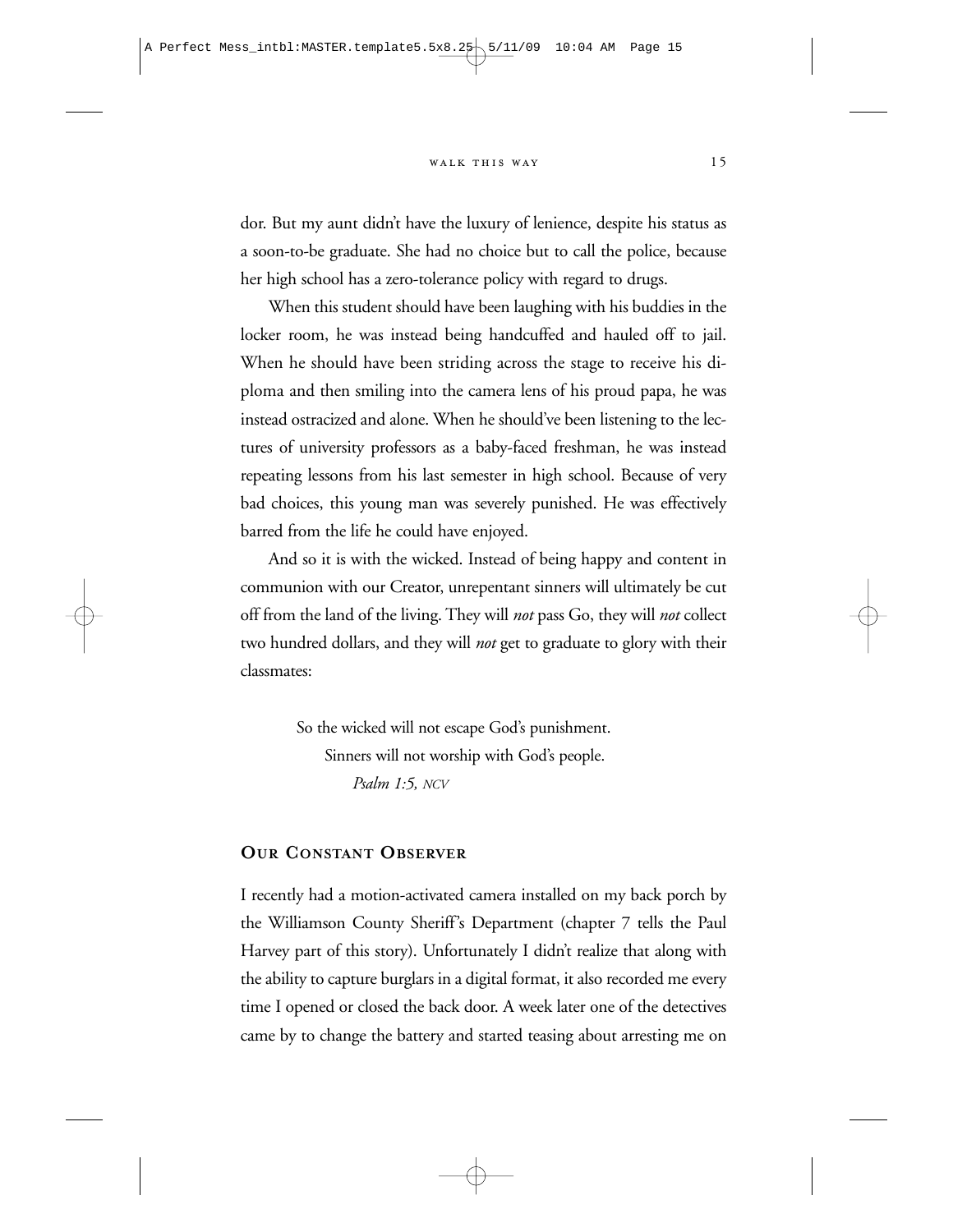animal-cruelty charges. He explained how he and several other deputies had gotten a big kick out of watching the footage of my leg stepping through a crack in the door, followed by my cat Lazarus sailing through the air like a Frisbee.

I was so embarrassed, because I love animals. But my recently adopted, houseplant-shredding tabby is a feisty little critter. Whenever I gently place Lazarus outside, he races back in before I can close the door and then attempts to shred something else before I nab him again. So I've gotten into the habit of tossing him a short distance so I can close the door without squashing any part of his anatomy in the process. (Don't worry. He always lands unharmed on his feet.) Little did I know that my

#### **PSALMS: THE INSIDE STORY**

The 150 individual psalms that make up the book of Psalms (also referred to as the Psalter) were written over a timespan of almost one thousand years, from Moses's era (1400 BC) until the southern Jews returned from captivity in Babylon (around 500 BC). That means these poems were penned while God's people were wandering around in the desert, when they made their bittersweet return to Jerusalem only to find the land of milk and honey had become a mess, and every season in between. It's an understatement to say the historical landscape of these lyrics is diverse; Psalms is like a comprehensive musical anthology that covers everything from Rachmaninoff to rap!

nightly cat toss was being viewed in living color by local law-enforcement officials. They were privy to everything; in fact, their vantage point was so intimate, they could even tell the color of my pajamas!

The next section of Psalm 1 is all about God's observation of us. In fact, the English Standard Version of the Bible puts it like this:

-<br>-<br>-<br>-<br>-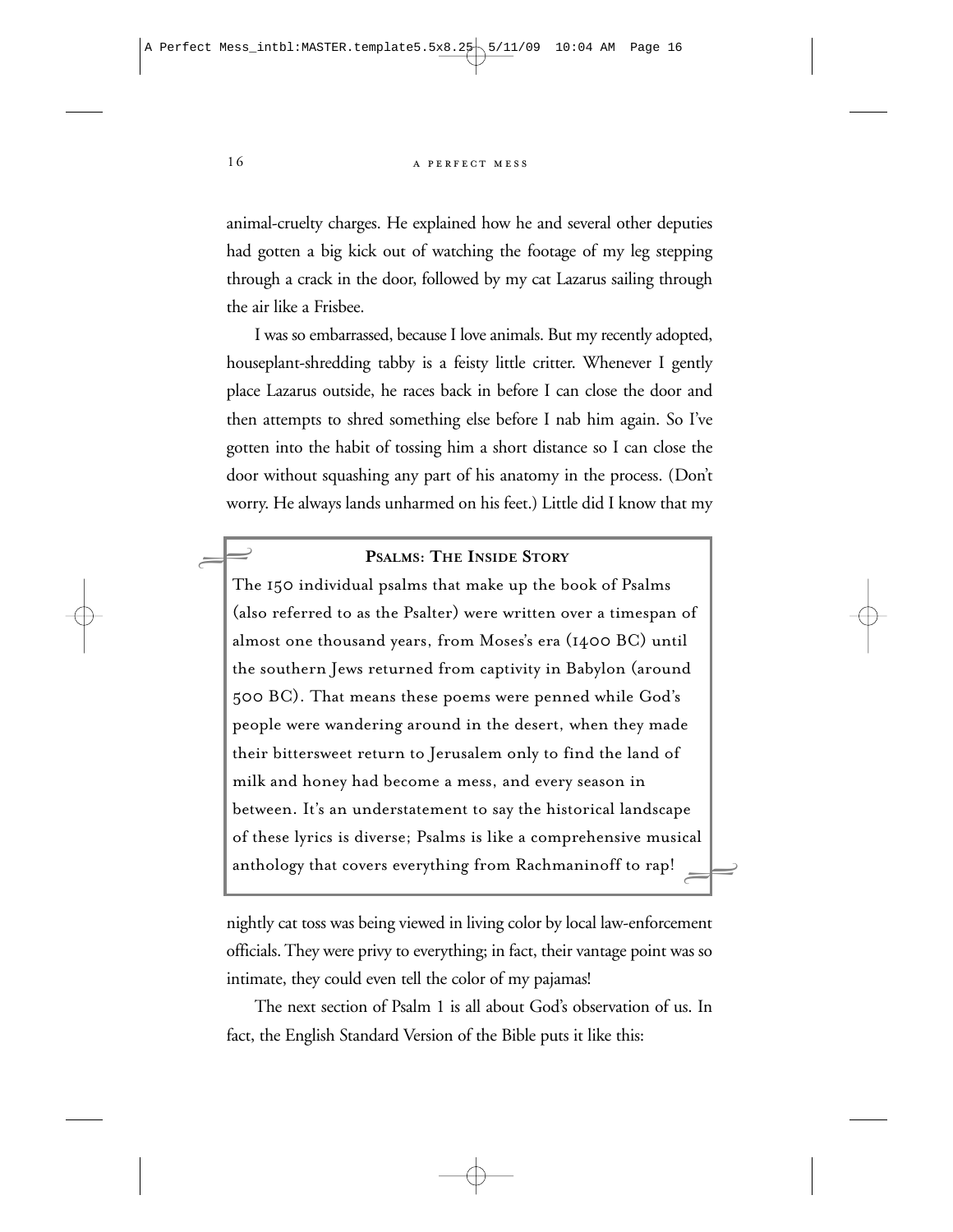For the LORD knows the way of the righteous. *Psalm 1:6*

God *knows* His people. He has intimate awareness of all our ways…pet hurling and otherwise. Which makes me wonder: if we could actually see the red light of God's "camera" being activated by every thought that runs through our heads, every word that crosses our lips, and everything we do in public and private, how would we behave? Wouldn't you rather have *holy* inscribed on your divine DVD than *heinous*?

Finally, just as the sheriff-cam was bad news for the convicted criminal who used to lurk around my house, so is God's complete knowledge of human character bad news for the wicked at the end of this opening psalm:

But the wicked will be destroyed. *Psalm 1:6, NCV*

Which means that unbelievers aren't simply sitting ducks who *might* get wiped out; their annihilation is assured. God's people will be the ones hiking along the path of hope and happiness, but the wicked dudes are blithely prancing straight toward obliteration. They're going to be burned up faster than petty cash at Target!

#### **SECURITY COMES WITH THE SHEPHERD**

The guaranteed security of God's people, in contrast with the definitive destruction of those who don't follow Him, in Psalm 1 reminds me of this sermon Jesus preached in the New Testament:

When he finally arrives, blazing in beauty and all his angels with him, the Son of Man will take his place on his glorious throne.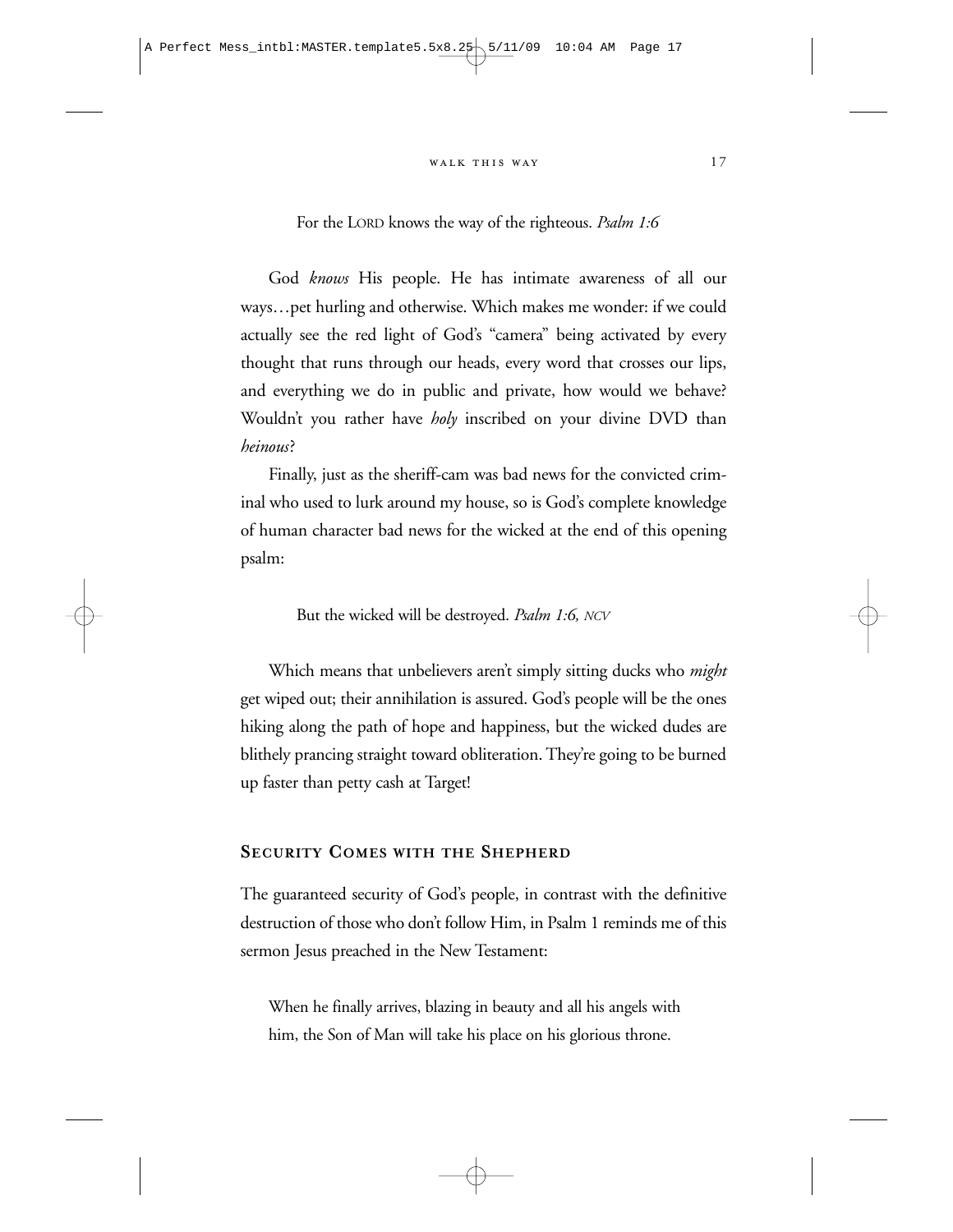Then all the nations will be arranged before him and he will sort the people out, much as a shepherd sorts out sheep and goats, putting sheep to his right and goats to his left.

Then the King will say to those on his right, "Enter, you who are blessed by my Father! Take what's coming to you in this kingdom. It's been ready for you since the world's foundation. And here's why:

I was hungry and you fed me, I was thirsty and you gave me a drink, I was homeless and you gave me a room, I was shivering and you gave me clothes, I was sick and you stopped to visit, I was in prison and you came to me."

Then those "sheep" are going to say, "Master, what are you talking about? When did we ever see you hungry and feed you, thirsty and give you a drink? And when did we ever see you sick or in prison and come to you?" Then the King will say, "I'm telling the solemn truth: Whenever you did one of these things to someone overlooked or ignored, that was me—you did it to me."

Then he will turn to the "goats," the ones on his left, and say, "Get out, worthless goats! You're good for nothing but the fires of hell. And why? Because—

I was hungry and you gave me no meal, I was thirsty and you gave me no drink, I was homeless and you gave me no bed,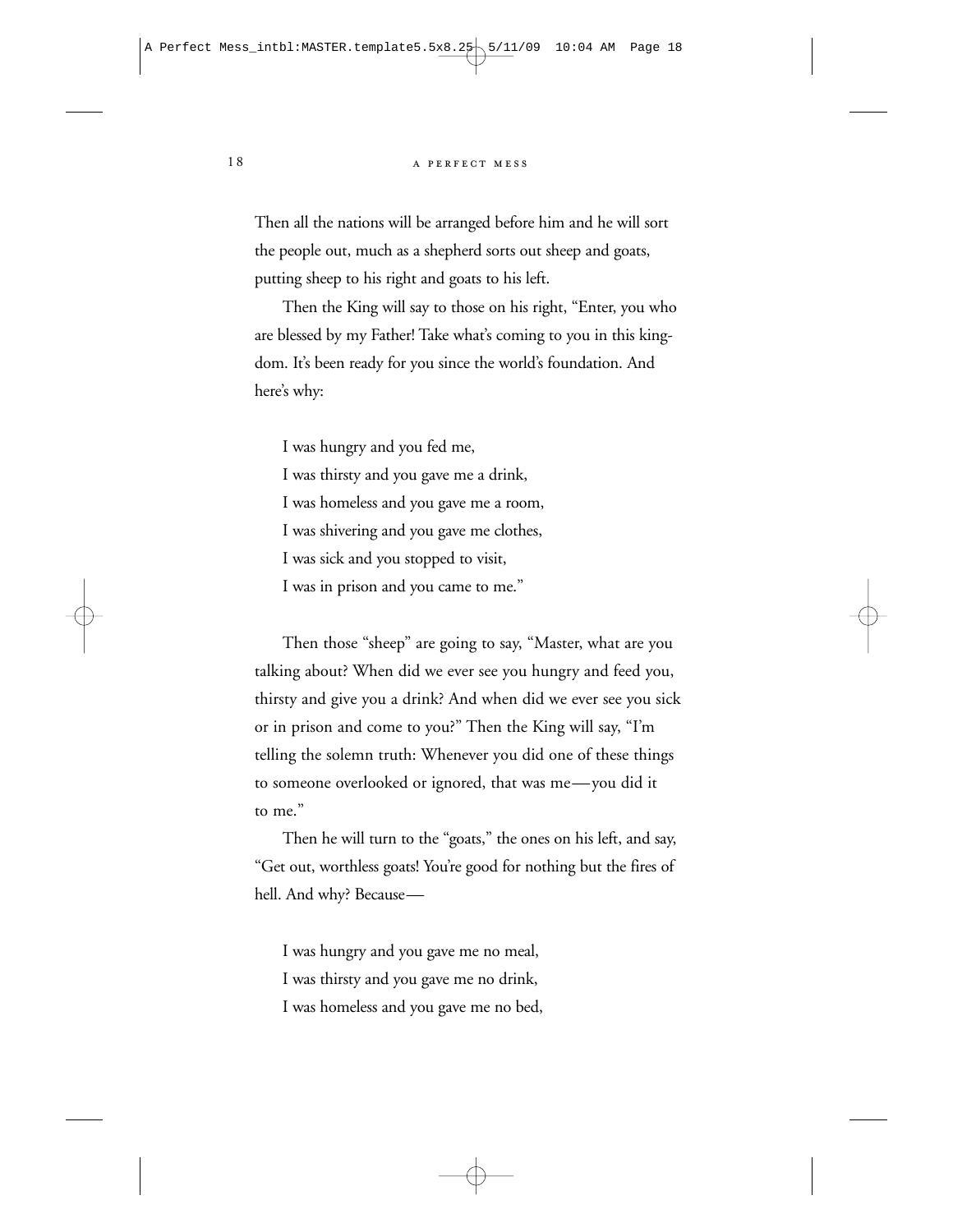I was shivering and you gave me no clothes, Sick and in prison, and you never visited."

Then those "goats" are going to say, "Master, what are you talking about? When did we ever see you hungry or thirsty or homeless or shivering or sick or in prison and didn't help?"

He will answer them, "I'm telling the solemn truth: Whenever you failed to do one of these things to someone who was being overlooked or ignored, that was me—you failed to do it to me."

Then those "goats" will be herded to their eternal doom, but the "sheep" to their eternal reward. *Matthew 25:31–46, MSG*

While this story portrays the "good" group as being more giving—they volunteer with Prison Fellowship and cook dinner for down-on-their-luck neighbors and share their soda with cotton-mouthed strangers—they're only emulating their Master. Because they've walked closely with Jesus, they've begun to mirror some of His mannerisms. It's not that they're inherently better than the wicked guys; sheep and goats are both stinky, hairy manure machines. (Believe it or not, I actually have a bit of firsthand experience on this issue.) Furthermore, my veterinarian friends tell me that goats are actually smarter than sheep. That means sheep don't have more intrinsic value than goats. The real reason they're elevated in this gospel imagery is their relationship with the Shepherd. He's the reason sheep get to be on the right side. He's the reason they're spared.

Just like the smelly farm animals in Matthew 25, Psalm 1 reminds us that our salvation is tied to our Shepherd. Without Him, we would surely follow a delinquent gang of goats down the path of destruction. But God's perfect grace blazes a trail of hope and happiness for messy people like us.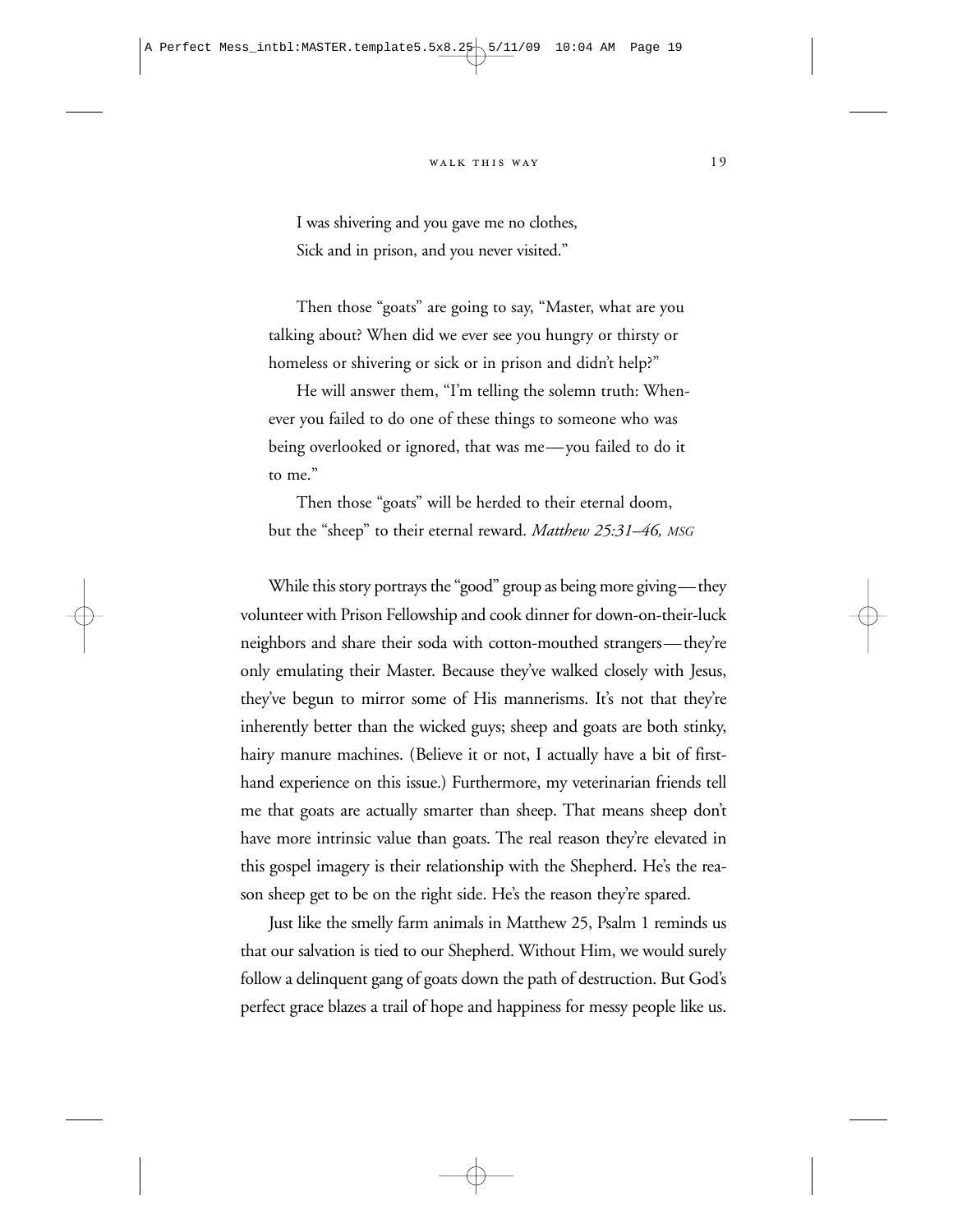When we follow our Father's directions, we'll be able to "walk right," even when teetering on a pair of ill-fitting, too-cool-for-school boots!

 $\equiv$  The right-now relevance of Psalm 1  $\equiv$ 

God's love frees us to steer clear of the path of destruction and keep step with Him in joyful obedience.

#### **ENOUGH ABOUT ME. WHAT ABOUT YOU?**

1. It's been said that the primary purpose of biblical poetry (like that of Psalms) is not so much to *teach* us as to *reach* us. What kind of poetry or song lyrics do you emotionally resonate with the most?

2. Reread Psalm 1:1. List the top five people you're most likely to listen to when you need advice. Do you typically walk away happy after listening to their counsel? Why or why not?